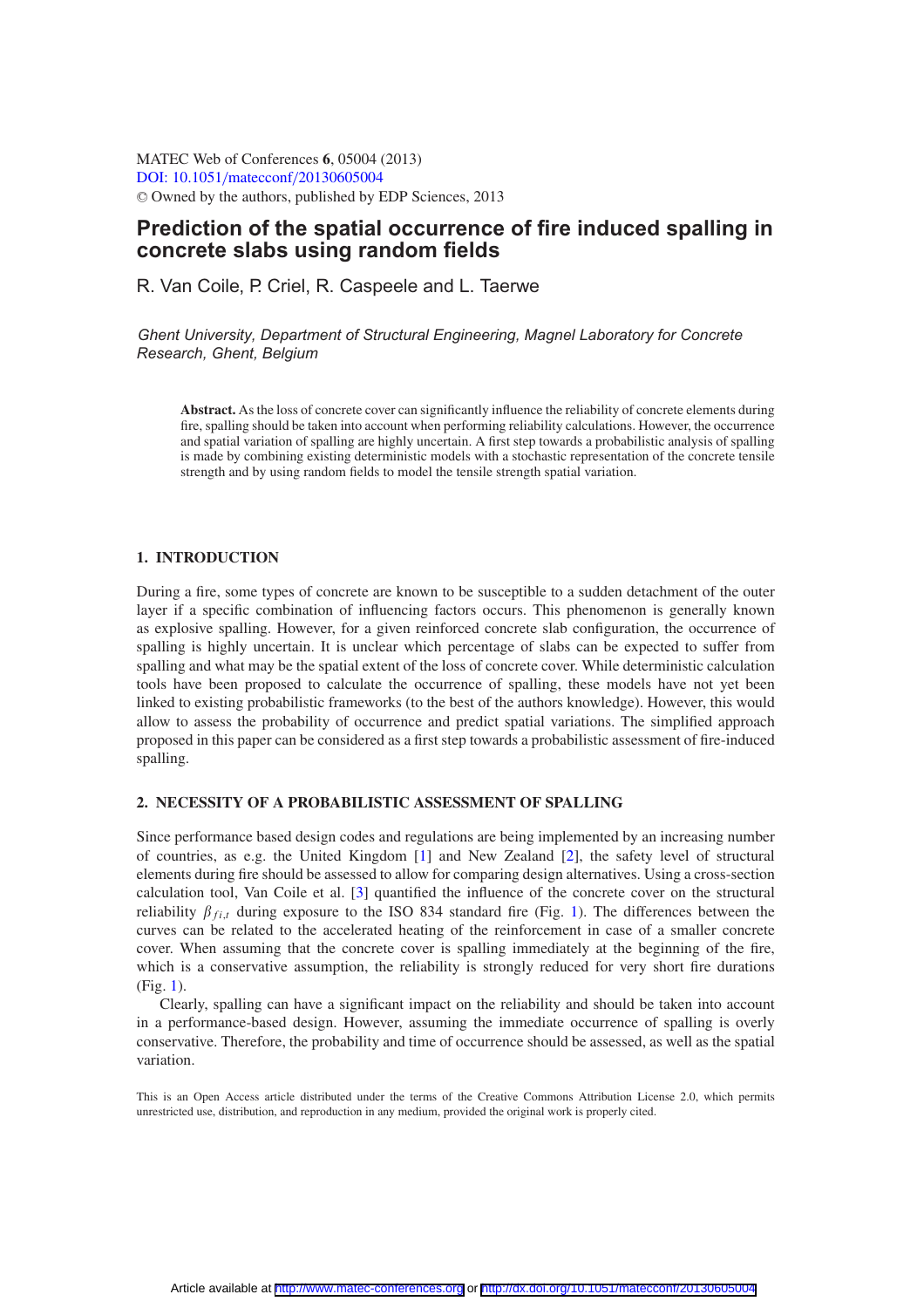MATEC Web of Conferences

<span id="page-1-0"></span>

<span id="page-1-1"></span>**Figure 1.** Reliability  $\beta_{\text{fi,t}}$  as a function of the ISO 834 duration, for different values of the concrete cover c.



**Figure 2.** Spalling behavior for different classes of  $f_{ct,20} \circ c$  as a function of the fire exposure time.

## **3. DETERMINISTIC MODEL PROPOSED IN LITERATURE**

Spalling is thought to be caused by the combined effect of the buildup of pore pressure during heating due to water evaporation [\[4](#page-5-3)] and tensile stresses caused by the temperature-gradient across the concrete cross-section [\[5\]](#page-5-4). Hertz performed a comprehensive literature study of different available theories that explain the spalling phenomenon and concluded that the formation of vapour inside the concrete is the most important factor [\[6\]](#page-5-5).

Bazant and Thonguthai developed a hydrothermal model which calculates the pore pressure and temperature in heated concrete walls taking into account the water released into the pores by dehydration at elevated temperatures [\[7](#page-5-6)]. Dwaikat and Kodur proposed a similar model for predicting fire-induced spalling in concrete structures by assuming that spalling occurs when the effective pore pressure in the concrete exceeds the temperature dependent tensile strength of the concrete [\[8\]](#page-5-7):

$$
n P_v \ge f_{\text{ct}, \theta} = k_{\text{fct}, \theta} f_{\text{ct}, 20^{\circ}C} \tag{1}
$$

with n the concrete porosity,  $P_v$  the pore pressure,  $k_{fct,\theta}$  the temperature dependent reduction factor for the concrete tensile strength, and  $f_{ct,20}$   $\circ$ c the 20  $\circ$ C concrete tensile strength.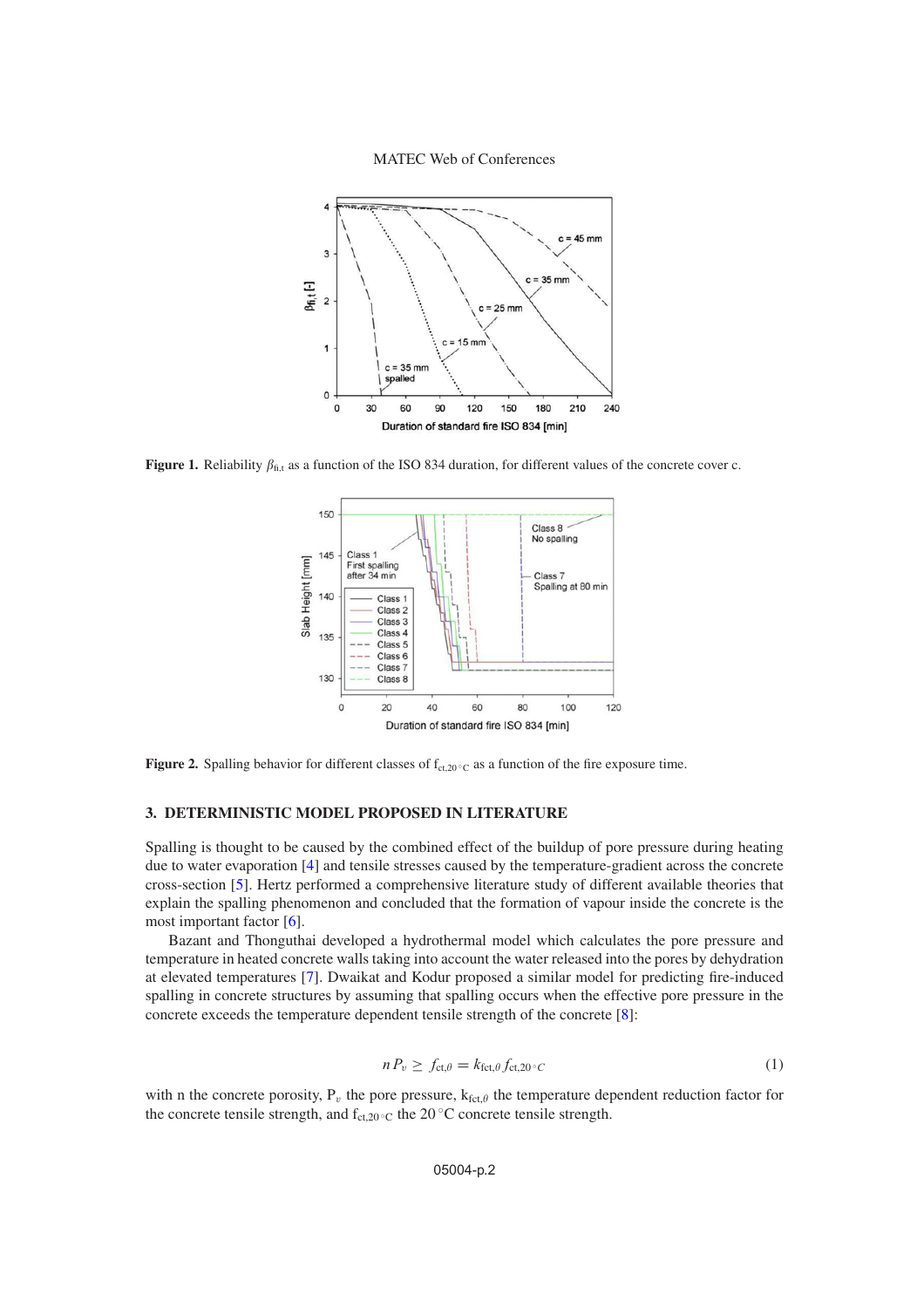#### IWCS 2013

| <b>Symbol</b>   | <b>Name</b>                                                | <b>Dimension</b>  | <b>Nominal value</b> |
|-----------------|------------------------------------------------------------|-------------------|----------------------|
| h               | total slab thickness<br>mm                                 |                   | 150                  |
|                 | span of the slab                                           | m                 | 6                    |
| b               | width of the slab                                          | m                 | 6                    |
| $f_{c,20}$ or   | $20^{\circ}$ C concrete compressive strength<br><b>MPa</b> |                   | 82.7                 |
|                 | $f_{ck}(20\degree C) = 60 \text{ MPa}$                     |                   |                      |
| $\mathcal{C}$   | concrete cover                                             | mm                | 20                   |
| $k_{fc,\theta}$ | concrete compressive strength                              |                   | temperature          |
|                 | reduction factor at temperature $\theta$                   |                   | dependent $[8]$      |
| $\rho_c$        | cement content per $m3$ of concrete                        | $\text{kg/m}^3$   | 415                  |
| <b>RH</b>       | initial relative humidity inside the concrete pores        |                   | 0.9                  |
| $m_{10}$        | mass of water for saturation of the                        | kg/m <sup>3</sup> | 75                   |
|                 | concrete at $20^{\circ}$ C unit volume of concrete         |                   |                      |
| $\mathbf k$     | initial intrinsic concrete permeability at $20^{\circ}$ C  | m <sup>2</sup>    | $10 - 18$            |

<span id="page-2-0"></span>**Table 1.** Characteristics of the investigated slab configuration.

<span id="page-2-1"></span>**Table 2.** Subdivision of realization for  $f_{ct,20 \degree C}$  in 8 classes.

| Class [MPa]    | Class number [-] | Class representative | Number of    | Percentage of    |
|----------------|------------------|----------------------|--------------|------------------|
|                |                  | value [MPa]          | realizations | realizations [%] |
| [0; 2.2]       | Class 1          | 2.1                  | 2            | 0.02             |
| [2.2; 2.4]     | Class 2          | 2.3                  | 8            | 0.08             |
| [2.4; 2.6]     | Class 3          | 2.5                  | 18           | 0.18             |
| [2.6; 2.8]     | Class 4          | 2.7                  | 28           | 0.28             |
| [2.8; 3]       | Class $5$        | 2.9                  | 49           | 0.49             |
| [3; 3.2]       | Class 6          | 3.1                  | 75           | 0.75             |
| [3.2; 3.4]     | Class 7          | 3.3                  | 91           | 0.91             |
| $]3.4;\infty[$ | Class 8          | -                    | 9729         | 97.29            |
| Total          |                  |                      | 10000        | 100              |

The simplified model proposed by Dwaikat and Kodur can be used to predict the time of occurrence of spalling. Results are given in Fig. [2](#page-1-1) for the slab configuration of Table [1,](#page-2-0) for different 20 ◦C concrete tensile strength values  $f_{ct,20}$   $\cdot$  C. It is assumed that spalling is limited to the depth of the concrete cover due to the restraining effect of the reinforcement.

Clearly, the 20 °C concrete tensile strength  $f_{ct,20}$  °C has a very large influence on the spalling behavior predicted by the model. If the stochastic representation of the tensile strength (see next section) is linked to the results of Fig.2, a first assessment of the probability of spalling can be made.

# **4. ASSESSING THE PROBABILITY OF SPALLING**

According to JCSS [\[9](#page-5-8)], the 20 °C concrete tensile strength  $f_{ct,20 \degree C}$  is related to the 20 °C compressive strength  $f_{c,20}$  ∘ $\rm_{C}$ :

$$
f_{\text{ct,20} \circ C} = 0.3 \left( f_{c,20 \circ C} \right)^{2/3} \eta_{fct} \tag{2}
$$

with  $\eta_{\text{fct}}$  a stochastic multiplication factor with mean 1 and coefficient of variation 0.3. The compressive strength itself is modeled by a lognormal distribution with mean  $f_{ck} + 2\sigma$  and coefficient of variation 0.15 [\[10](#page-5-9)].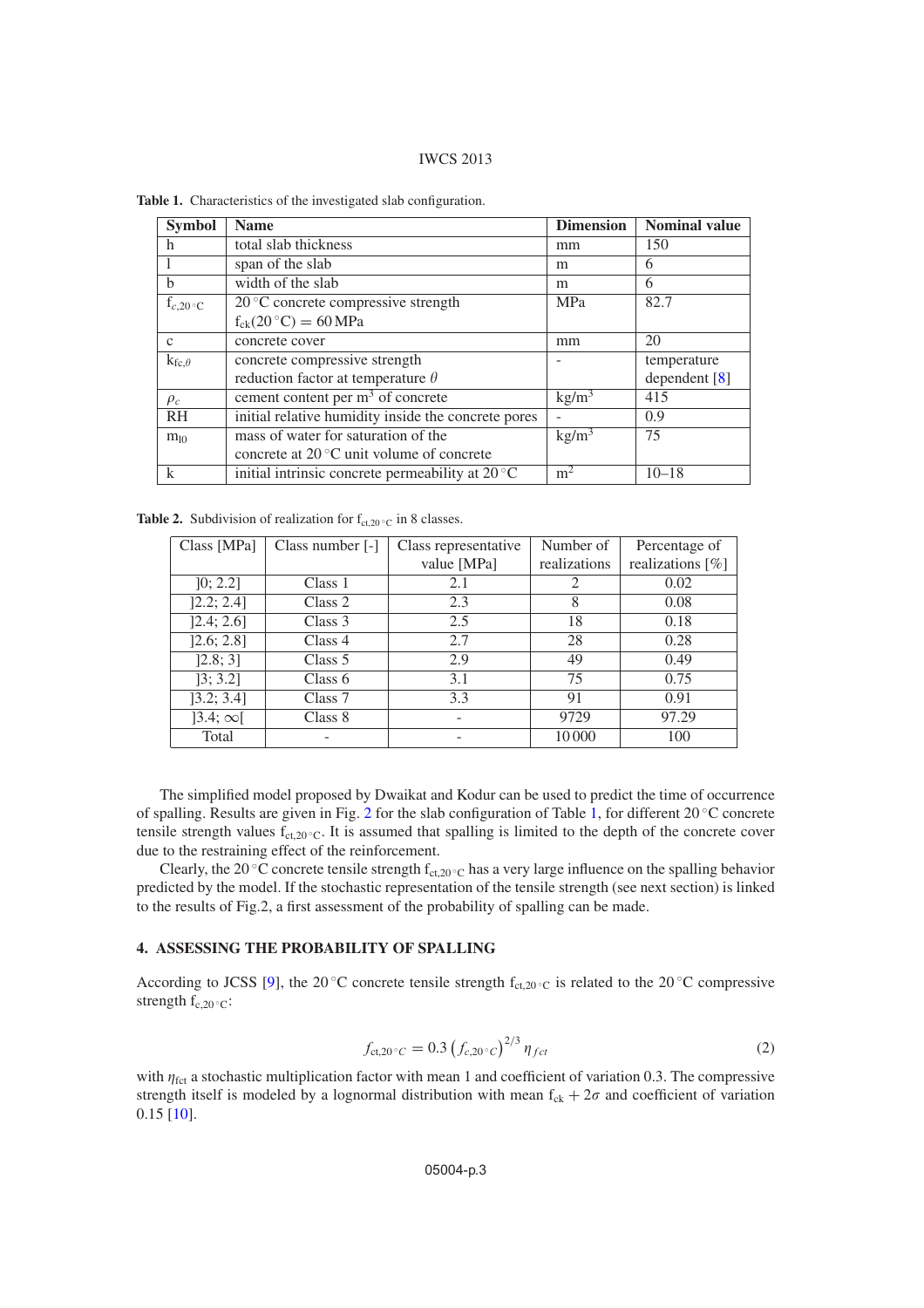#### MATEC Web of Conferences

<span id="page-3-0"></span>

**Figure 3.** Example 1 of the spatial occurrence of spalling for a concrete slab with mean  $f_{ct,20}$  °C of class 6 (3.1 MPa) for different ISO 834 durations – first realization of the random field.

Using 10000 Monte Carlo simulations, and subdividing  $f_{ct,20}$  °C in 8 classes in accordance with Fig. [2,](#page-1-1) the probability of the different curves of Fig. [2](#page-1-1) is assessed (Table [2\)](#page-2-1).

Based on these considerations, a probability of spalling of 2.7% is determined. As the calculations are based on many simplifying assumptions, this result should be considered with caution. However, it may be useful to compare the probability predicted by the model for different design alternatives. Furthermore, the results of Table [2](#page-2-1) can be used for reliability calculations.

However, when using the results of Table [2](#page-2-1) as input for the cross-sectional reliability tool developed by Van Coile et al. [\[3](#page-5-2)], spalling is assumed to occur across the entire exposed surface and the bending capacity of the slab will be underestimated. A first step towards a more realistic consideration of the spatial occurrence of spalling can be made by applying random fields to model the spatial variability of the concrete tensile strength.

# **5. ASSESSING THE SPATIAL OCCURRENCE OF SPALLING USING RANDOM FIELDS**

In concrete slabs, mechanical properties may deviate considerably across the length and width of the element. This spatial variation of mechanical properties can be modeled through random fields. In this paper a random field with an exponential decay of the covariance function is assumed:

$$
COV(A, B) = \sigma^2 \exp\left(-\frac{\tau(A, B)}{b}\right)
$$
 (3)

05004-p.4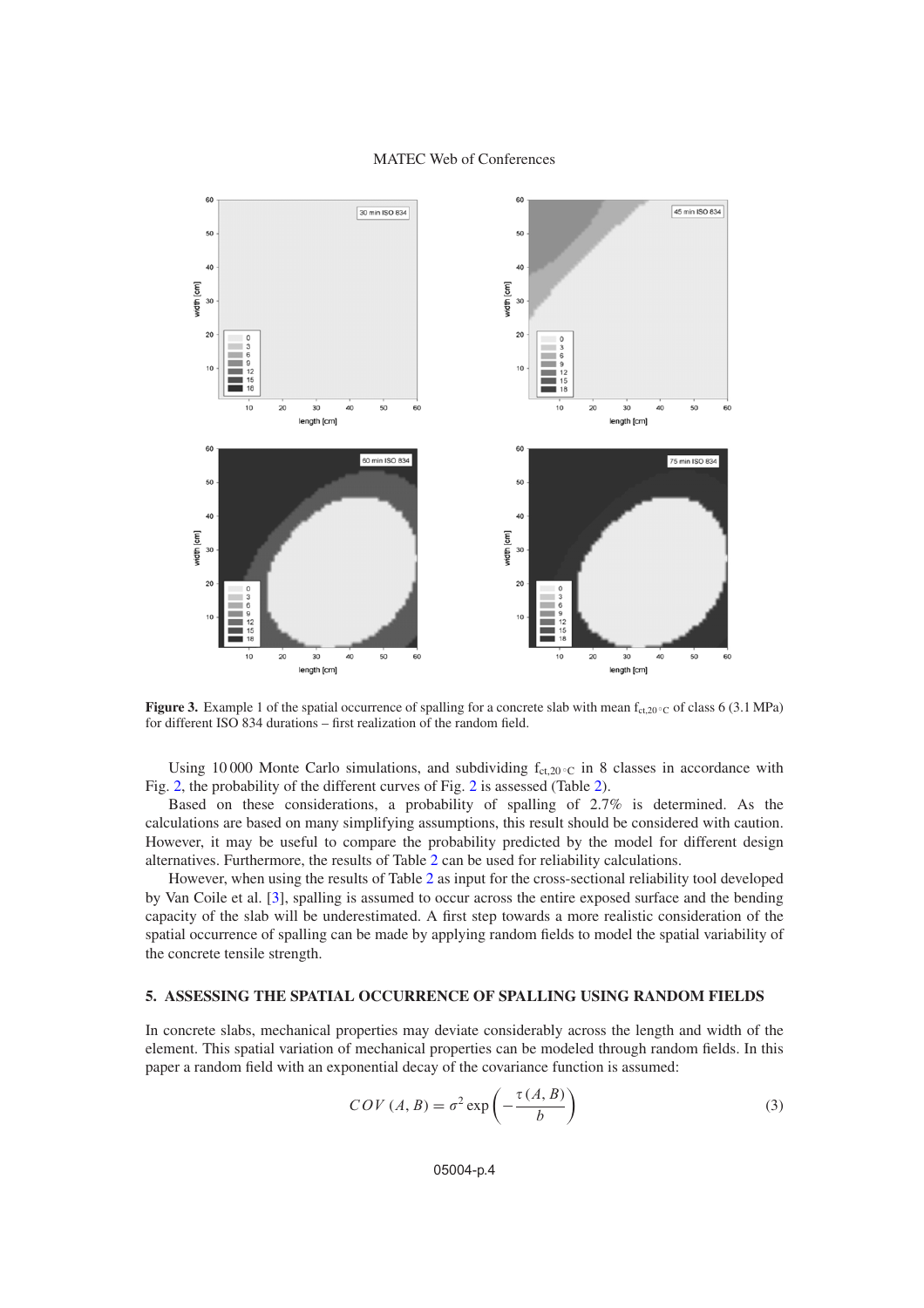#### IWCS 2013

<span id="page-4-0"></span>

**Figure 4.** Example 2 of the spatial occurrence of spalling for a concrete slab with mean  $f_{\text{ct,20} \, \text{°C}}$  of class 6 (3.1 MPa) for different ISO 834 durations – second realization of the random field.

with A and B two points on the slab, COV(A,B) the covariation between these points,  $\tau(A,B)$  the distance between the points and b the correlation length.

In order to avoid unrealistic small fluctuations of the random field, the five first eigenvalues of the correlation matrix are used to define the actual random field.

For every simulated slab the mean concrete tensile strength is determined according to the classification of Table [2.](#page-2-1) Subsequently, a Gaussian random field of  $f_{ct,20}$  or is generated assuming a coefficient of variation 0.1, a correlation length of 2 m, and using a discretization of the slab width and length in square elements with size  $10 \text{ cm}^2$ .

The following graphs Fig. [3](#page-3-0) and Fig. [4](#page-4-0) have been generated for class 6, i.e. for a mean 20  $\degree$ C concrete tensile strength of 3.1 MPa. If this mean value is assumed to be representative for the entire slab, spalling is assumed to occur across the entire slab surface after approximately 56 minutes, up to a depth of 18 mm (Fig. [2\)](#page-1-1). However, if the spatial variation of the tensile strength is taken into account, some areas exhibit spalling earlier, while other areas exhibit no spalling at all. Clearly, this will significantly affect the calculated structural behavior.

Clearly, taking into account the spatial variation of spalling will have a large influence on the subsequent calculations of strength and deflection during fire exposure. Furthermore, it is very interesting to note that every random field realization will result in a different spatial distribution of spalling, e.g. Fig. [3](#page-3-0) and Fig. [4.](#page-4-0) Consequently, a large number of simulations would be necessary in order to determine the expected area which spalls.

While the proposed method needs to be elaborated further before it can be applied for actual performance-based design, the use of random fields seems promising. If the stochastic variation of crucial parameters as the concrete tensile strength are taken into account, a better estimation can be made of the reliability of concrete elements subject to spalling, and different design alternatives can be compared.

## **6. CONCLUSION**

- Combining existing deterministic models for spalling with a stochastic representation of the input variables, a first estimation can be made of the probability of spalling and the spalled surface area.
- As an example, the spalling model proposed by Dwaikat and Kodur (2009) is combined with a stochastic representation of the 20 ◦C concrete tensile strength and the probability of spalling is estimated. However, this method assumes the tensile strength to be uniform for the entire slab.